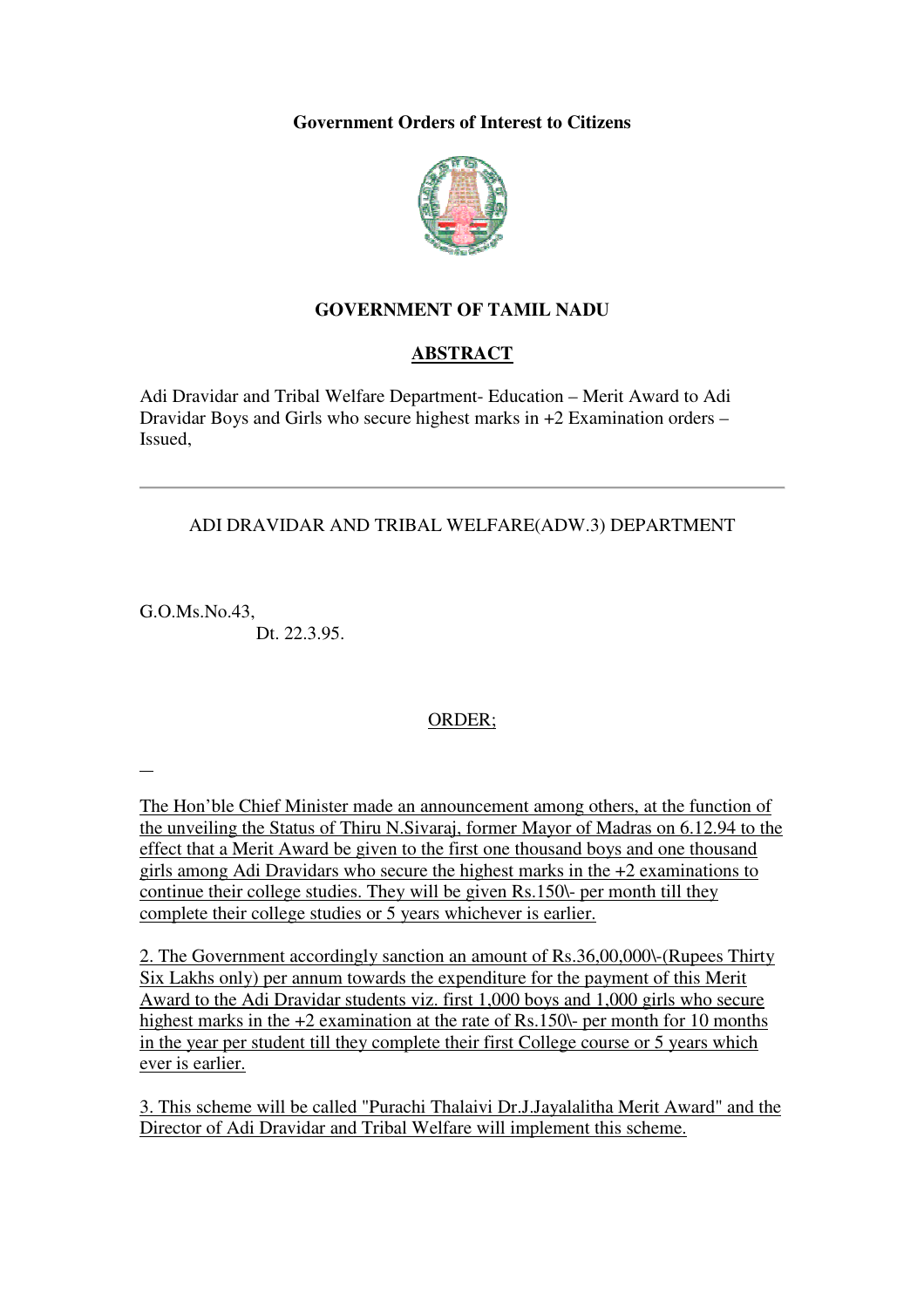4. The expenditure should be debited to "2225. Welfare of Scheduled Castes, Scheduled Tribes and other Backward Classes - 01. Welfare of Scheduled Castes-277 Education – II State Plan – KB P.T. Dr.J.Javalalitha.Merit awards to Scheduled Castes\Scheduled Tribes students pursuing college studies  $-10$ . Scholarships and stipends-2. State Postmatric Scholarships and stipends" (D.P.Code 2225 01 277 AD  $1020$ ).

5. This order issues with the concurrence of the Finance Department vide its U.O.No.952\FS\P\95, dated 1.3.95.

# **\BY ORDER OF THE GOVERNOR\**

# P.NATESAN,

## SECRETARY TO GOVERNMENT.

To

The Director of Adi Dravidar and Tribal Welfare, Chennai.5.

The Managing Director.

Tamil Nadu Adi Dravidar Housing and Development Corporation,

Madras.10.

The Accountant General, Chennai.6\Chennai.35\Chennai.18

The Pay and Accounts Officer, East), Chennai.5.

 $Copy to:$ 

The Finance(SW) Department, Chennai, 9

The Finance(BG.III) Department, Madras.9.

Stock file.

L.

 $\hat{1}$  if  $\hat{U}\hat{0}^2$ 

 $\mathbf{r}$ 

ÝFFó£Mì~ ñŸÁ < ðöf°®Jìì~

iô¶¬ø, <sup>a</sup>ê;¬ù.9.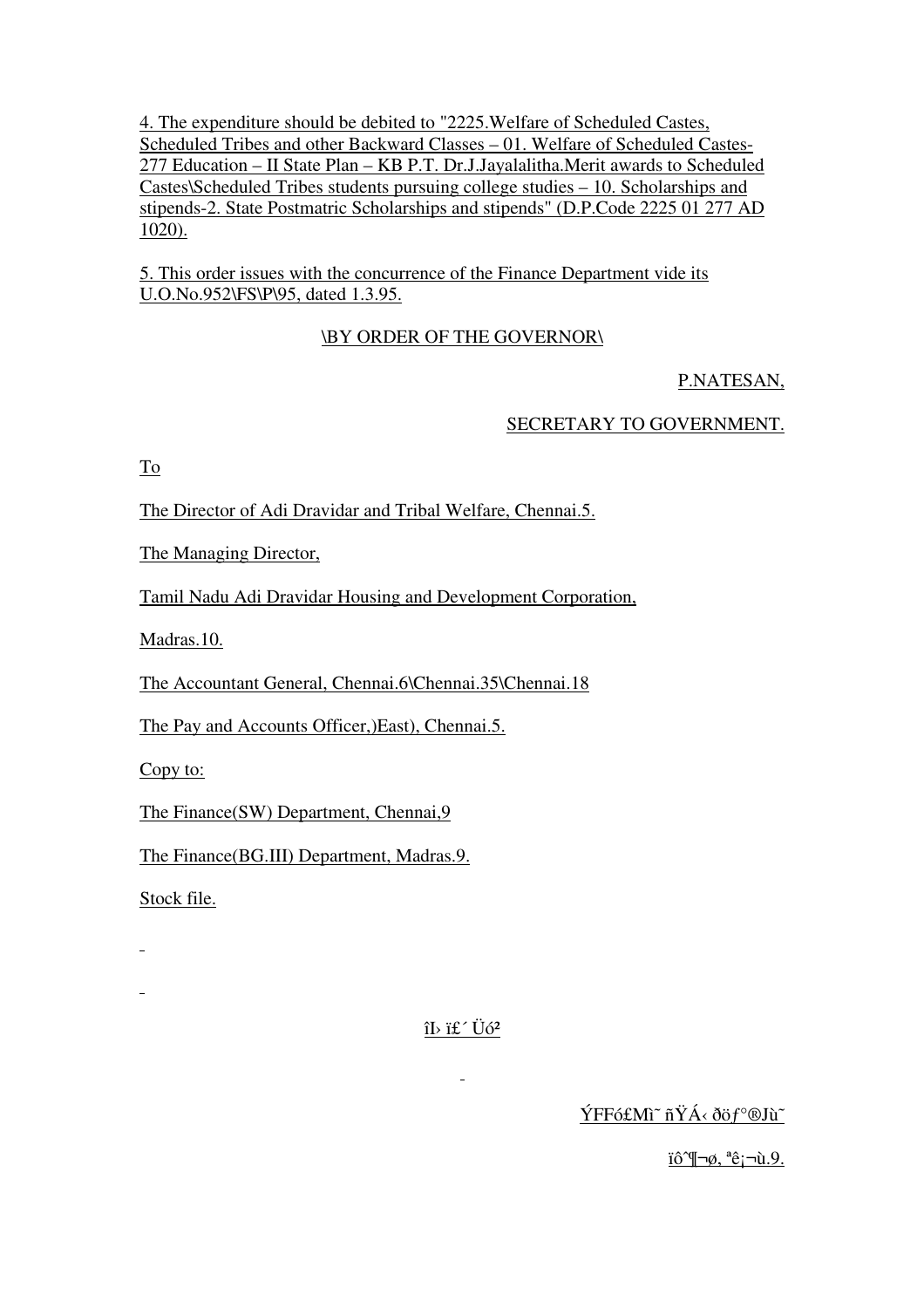è®î< â‡,28654/ÝFï3/96-1.

 22.10.1996.

 $M\ddot{\mathbf{i}}$ 

 $F\frac{1}{4}$  Þó£, A¼ If $f$ <sup>2</sup> 裉F, Þ.Ý.ð.,

 $Ü6<sup>2</sup>$ <sup>a</sup>êòô£÷̃,

 $\partial^a \delta \hat{A} \tilde{I}$ 

ÝFFó£Mî~ ñŸÁ< ðöf°®Jù~

ïô Þò, °ï,

 $a\hat{e}_i \neg u.5$ .

äò£.

<sup>a</sup> $\delta$ £¼œ: ÝFFó£Mî~ ñŸÁ‹ ðöf°®Jù~ ïô‹- è™M - +2 õ°Š<sup>1</sup>Š

<sup>a</sup>ð£¶^«î~M™ ÜFè ñFŠªð‡ ªðÁ< ÝFFó£Mì~/

ðöf°®Jù<sup>~</sup>/A¼<sup>4</sup> nő nî^FŸ° n£Pò ÝFFó£Mì

 $\|\mathbf{f}\|$ jõ $\|\mathbf{f}\|$ m $\|$ d $\|A\|$ ° -  $\|\mathbf{f}\|$ n $\|\mathbf{f}\|$ d $\|\mathbf{f}\|$ d $\|\mathbf{f}\|$ s -  $\|\mathbf{f}\|$ i -

Fils - ݬíèœ ªõOJìŠð†ì¶- F†ì^F; ªðò~-

 $\|\hat{\mathbf{H}}\hat{\mathbf{A}}\|^{TM} - \hat{\mathbf{Y}}\| \|\hat{\mathbf{c}}\|^{2} \|\tilde{\mathbf{c}}\|^{T} \|\tilde{\mathbf{C}}\|^{2} \|\tilde{\mathbf{C}}\|^{T}$ 

 $\delta \mathbf{\hat{t}}$  -  $\delta$ : 1.  $\ddot{\mathrm{U}}$   $\delta^2$   $\dot{\mathrm{Y}}$  - i(G -  $\delta$ )  $\hat{\mathrm{a}}$   $\ddagger$  43,  $\dot{\mathrm{Y}}$  Fi, if  $\alpha$  22.3.95.

2. Üó<sup>2</sup> è®î< â‡.41660/ÝFï3/94-4, ÝFï,

if a 6.9.95.

 $\scriptstyle \cdots$ 

<u>ð£~ō å¡p™ °PŠHìŠð†´œ÷ ݬíJ™ åŠðO,èŠð†ì ðK<sup>2</sup>^ F†ì< "°îô¬ñ,,êK¡ î°FŠðK<sup>2</sup>" â¡Á<br>ܬö,èŠðì «õ‡´< âù ݬíJìŠð´Aø¶.</u>

 $\hat{i}$  fèce  $\hat{i}$   $\langle H, \neg \hat{e} \rangle \times \hat{e}$ :

 $Ü6<sup>2</sup>$ <sup>a</sup>êòô£÷¼,è£è,

ïè™: